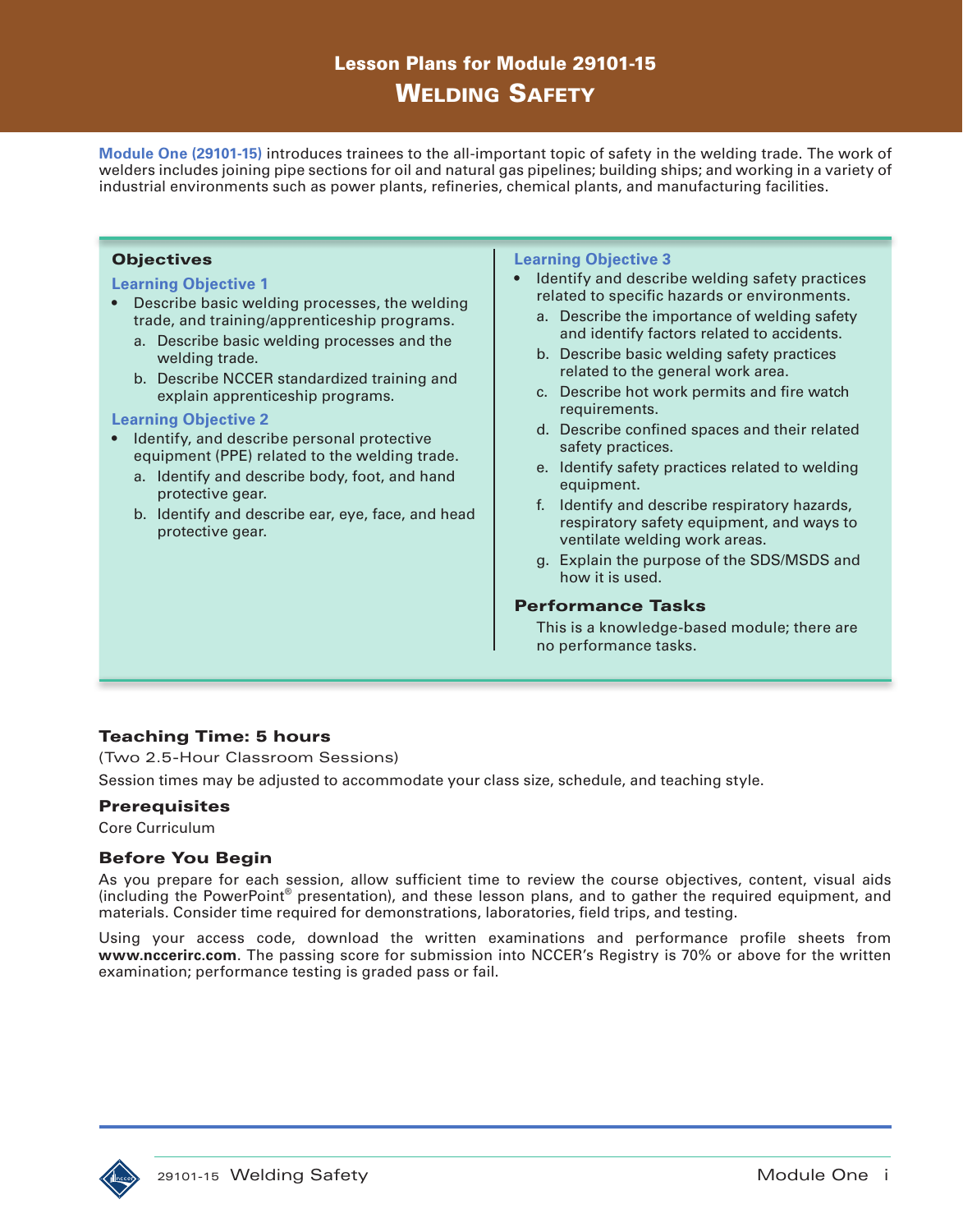### Safety Considerations

This module is primarily delivered in the classroom environment. However, some activities are likely to be conducted in shop areas and require trainees to handle common welding materials and tools. Safety must be emphasized at all times. Trainees should be carefully observed to ensure that they wear the proper PPE, follow safe practices, and give due respect to unseen hazards. Any deficiencies must be corrected to ensure future trainee safety.

#### Classroom Equipment and Materials

Whiteboard/chalkboard Markers/chalk Pencils and paper *Welding Level One* PowerPoint® Presentation DVD player or a computer with a DVD drive LCD projector and screen Computer with Internet access Examples of SDSs/MSDSs Copies of the Module Examination Head gear Face shield Jacket Apron Cape Arm covers Chaps **Spats** 

Common welding PPE, including: Welding hood Tinted hood lenses Various types of respirators

## Additional Resources

This module presents thorough resources for task training. The following resource material is suggested for further study.

 *Arc Welding Safety E205*. Latest Edition. Cleveland, OH: Lincoln Electric.  *Ventilation Guide for Weld Fumes AWS F32M/F32*. Latest Edition. Miami, FL: American Welding Society.  *Safety Topics in Welding, Cutting, and Brazing.* **www.osha.gov**.  *Personal Protective Equipment (PPE) for Welding and Cutting*. Miami, FL. American Welding Society.  *ANSI/AWS Z49.1, Safety in Welding, Cutting, and Allied Processes*. Miami, FL: American Welding Society.  *Lincoln Electric Company* **www.lincolnelectric.com***.*

There are a number of on-line resources available for trainees who would like more information on this topic. A search for additional information may be assigned as homework to interested trainees.

Instructors should view any videos that may be identified in the lesson plan before using them to ensure their suitability. There are a number of accessible videos related to welding safety on the Internet. Lincoln Electric Company offers a number of short, well-produced videos related to welding safety. The collection of videos can be found by visiting **http://www.lincolnelectric.com/assets/us/en/interactive/welding-safety/ppe-home. html**. The videos can provide teachable moments in both proper and improper work processes and behaviors. Be prepared to stop the videos at appropriate times to point out and discuss both proper and improper conduct and techniques.

Instructors are also encouraged to locate additional audiovisual aids available on the Internet, make personal videos, and take still pictures related to the welding trade and add them to the PowerPoint<sup>®</sup> presentations throughout the program.

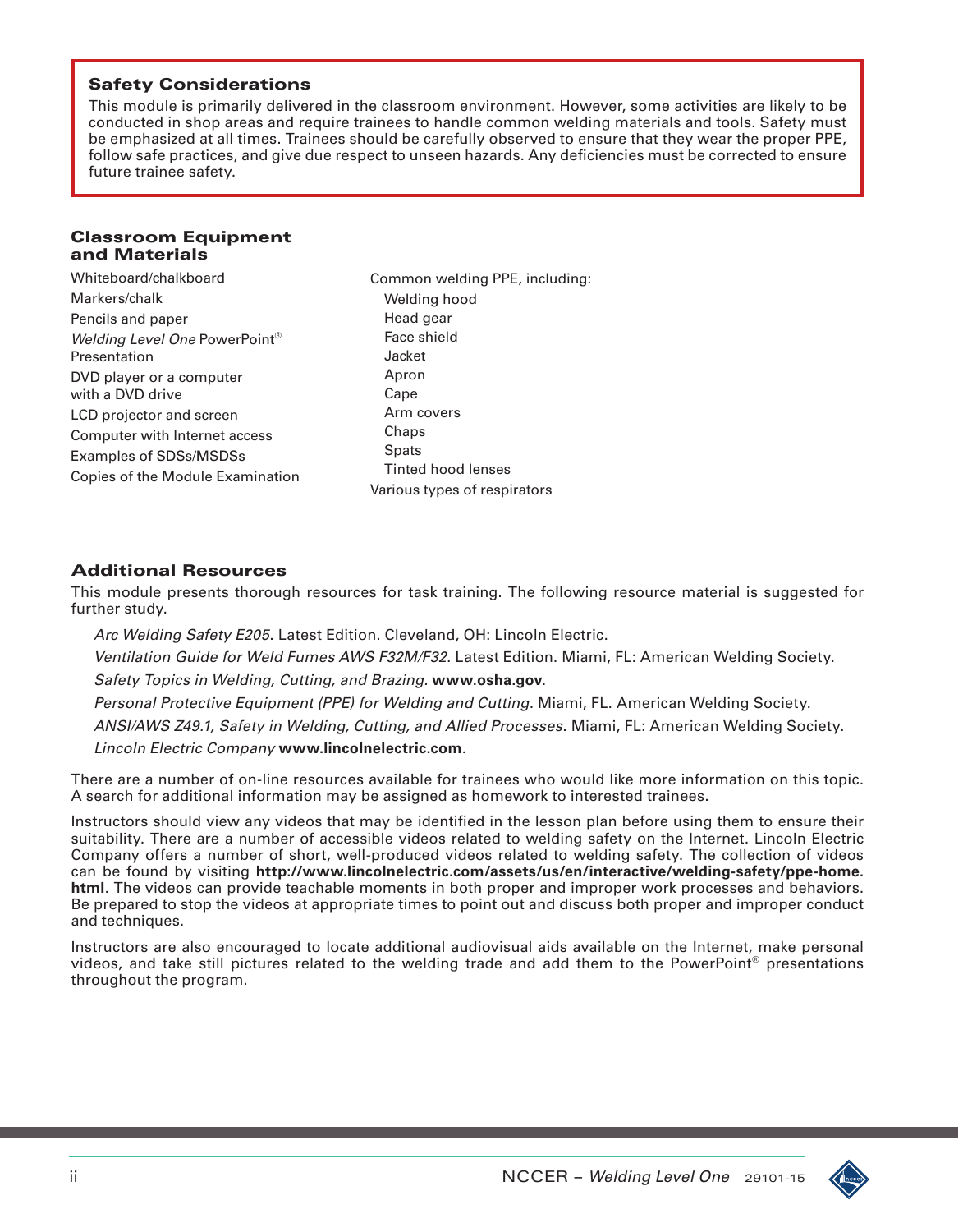# **WELDING SAFETY**

The Lesson Plan for this module consists of two 2.5-hour sessions. This time includes 10 minutes for administrative tasks and a 10-minute break for each session.

# **Session One**

Session One covers the first two objectives. It begins with acquainting the trainees with the welding trade and training required for it, and continues through selection and proper fit of PPE.

- 1. Use the Kickoff Activity to engage trainees in the topic and give them an idea of what they will learn from this session.
- 2. Show the Session One PowerPoint® presentation.
- 3. Define the welding processes and discuss the welding trade.
- 4. Review apprenticeship programs.
- 5. Describe and point out the differences between SMAW, GTAW, and GMAW.
- 6. Present welding-related PPE.
- 7. Introduce hot work permits, fire watches, and confined space operations.

# **Session Two**

Session Two presents various welding safety practices related to different environments and processes. At the end of this session, trainees will complete the written module examination.

- 1. Show the Session Two PowerPoint® presentation.
- 2. Use the Kickoff Activity to review Session One and introduce Session Two.
- 3. Discuss why it is important to practice welding safety.
- 4. Introduce the safety data sheets (SDSs) and material safety data sheets (MSDSs).
- 5. Administer the written examination.
- 6. Record the testing results on the Registration of Training Modules form, and submit the report to your Training Program Sponsor.